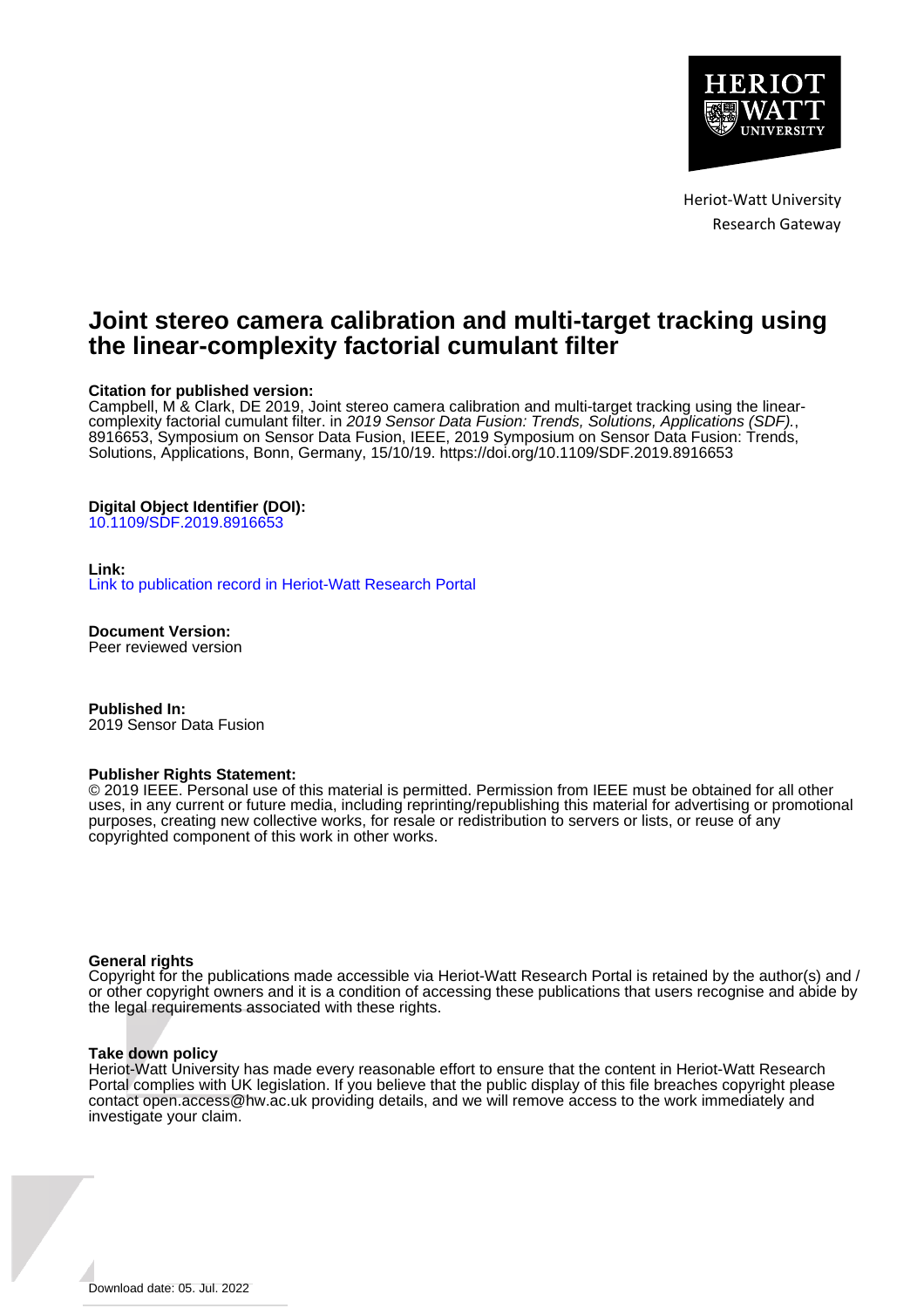# Joint stereo camera calibration and multi-target tracking using the linear-complexity factorial cumulant filter

Mark Campbell and Daniel E. Clark

*Abstract*—The calibration of an unknown sensor, such as a camera, is a key issue in the sensor fusion domain. This paper addresses this problem by expanding upon previously introduced work. This method uses a unified Bayesian framework with an alternative parameterisation known as disparity space to calibrate an unknown camera's spatial parameters in reference to a known camera. Here, the recently developedLinear-Complexity Cumulant (LCC) filter is used to improve the both the multitarget tracking and calibration facets of the framework. The new implementation is compared against a Probability Hypothesis Density (PHD) method upon simulated data.

#### I. INTRODUCTION

Visual target tracking using multiple cameras is of great interest in a wide variety of applications such as visual servoing [1], robotic navigation [2], gaze tracking [3] and also numerous other civilian and defence scenarios. Multiple cameras are used in order to obtain a target's 3-D parameters (position, velocity) as depth is not inherently obtainable from a single camera. In a typical stereo camera configuration, two cameras observe the same scene but separated by some offset and/or rotation. If the spatial parameters between the cameras are well known, the cameras are calibrated and target's 3- D parameters can be determined through triangulation [4] or projective geometry [5].

The work in this paper expands upon the work in [6], in which a unified Bayesian framework was proposed to jointly estimate the cameras' spatial parameters and track the multiple targets present in the observed 3-D scene. The framework uses an alternative state space, called the disparity space [7], which allows for certain parts of the estimation process to be transformed into a linear Gaussian form so that traditional tracking algorithms such as the Kalman filter can used. The framework utilizes an approach that was initially developed for group object tracking through the use of hierarchical cluster point processes [8, 9, 10]. In this case, the number of groups is restricted to one allowing each object to represent a possible sensor configuration [11]. This *single cluster* method has been applied to applied to multiple sensor fusion problems including: Simultaneous Localisation and Mapping (SLAM) [12], correcting image drift in astronomical applications [13, 14], estimating drift in microscopy image sequences [15] and multi-sensor localisation [16].

In order to track multiple targets present in the scene, the framework utilizes the Probability Hypothesis Density (PHD) filter [17, 18], which is a popular low-cost solution to the multi-target estimation problem. The PHD uses Poisson modelling assumptions to propagate the first order information, the mean number of targets, of the multi-target density. A newer development in multi-target tracking is the Linear-Complexity Cumulant (LCC) filter [19], which is a point process derived filter that propagates both the first and second order factorial cumulants of the multi-target density, in linear complexity with respect to the number of targets. This achieved by using a Panjer point process prior as opposed to the Poisson assumptions used in the PHD filter [17]. This paper integrates the framework in [6] with the LCC filter [19]. This implementation aims to provide a more robust framework as the LCC filter has been shown to cope better with different false alarms models as well as lower probabilities of detection [19, 20].

This paper is structured as follows: Object triangulation and the disparity space parameterisation is described in Section II. A brief overview of the LCC filter is shown in Section IV. Section III details how the joint multi-target and camera calibration algorithm is structured. The new aclcc implementation is compared against the current PHD implementation and results are displayed in Section V. Finally conclusions are in Section VI.

Daniel Clark is with Telecom SudParis, France. Email: daniel.clark@telecom-sudparis.eu and Mark Campbell is with Heriot-Watt University, UK. Email: mc318@hw.ac.uk. This work was supported by AFSOR grant FA9550-18-C- 0201.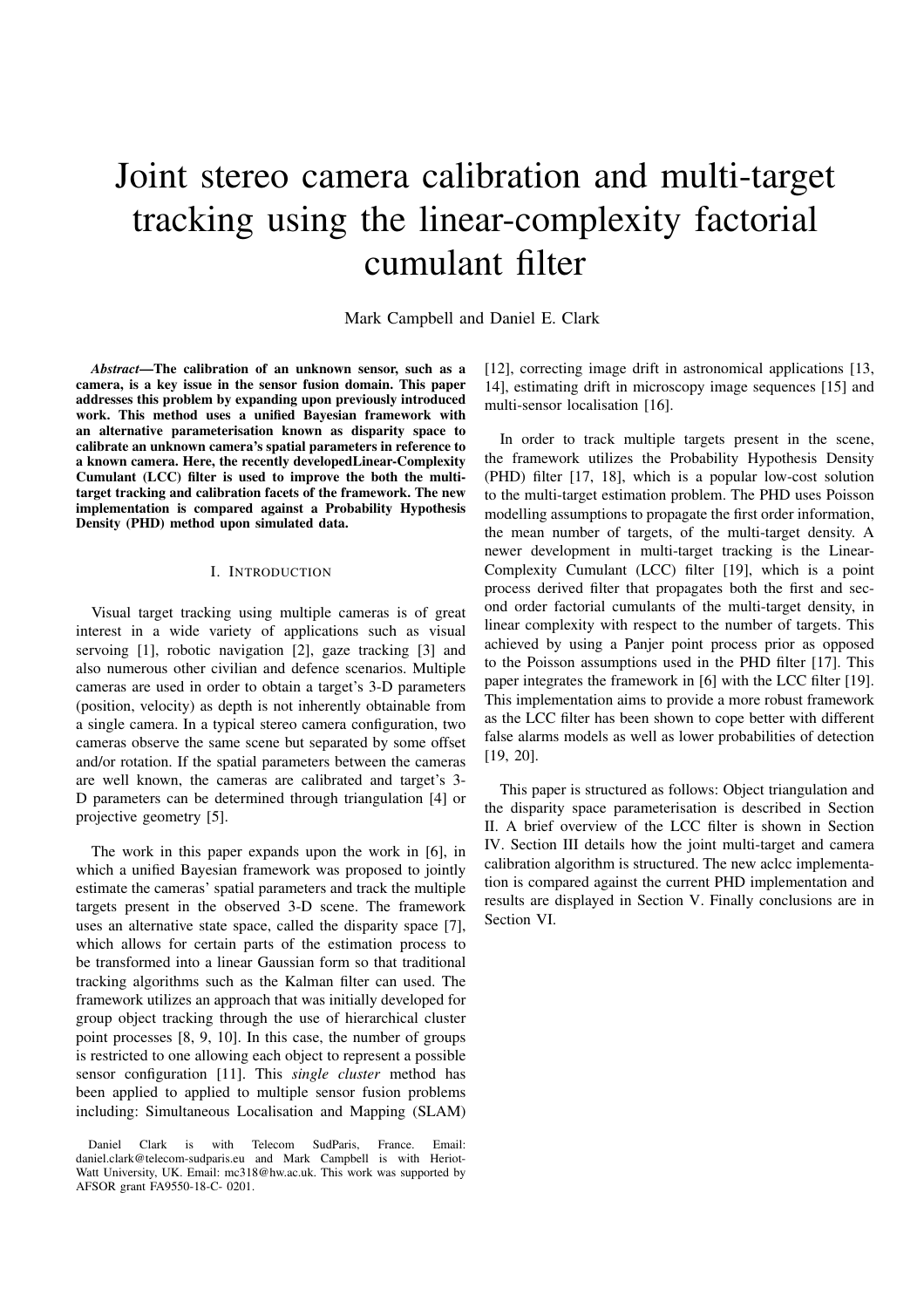

Fig. 1: Two cameras,  $C_1$  and  $C_2$  observing the same object x in the real world X

#### II. DISPARITY SPACE

Traditional methods, such as those mentioned above [4, 5], for calculating an object's location in the real world 3-D space from a calibrated stereo camera configuration are highly useful in a number of scientific and engineering disciplines. Fig.1 illustrates a typical triangulation scenario, where the same point x in the real world  $\overline{X} = \mathbb{R}^3$  is projected onto a camera's image plane  $\mathbb P$  to obtain a projection point z. Recovering the point x from the the projections  $z_1$  and  $z_2$  can be performed if the respective perspective transformations are known [5]. However if integration into a Bayesian estimation paradigm is desired, then the uncertainties on the various parameters need to be modelled. Due to the non-linearity of the camera perspective projection, these uncertainties are highly range dependent [21]. This leads to difficulty when including in a Bayesian framework.

The disparity space introduced in [7] is an alternative parameteristion of the standard camera perspective projection that resolves the non-linear and non-Gaussian aspect of the projection, allowing for standard Bayesian tracking methods to be used. In standard projective geometry, a 2-D point  $\mathbf{x} = [x, y]^T$  can represented using a triple  $\bar{\mathbf{x}} = [\alpha x, \alpha y, \alpha]^T$ , where  $\alpha \in \mathbb{R} \backslash \{0\}$ . Any such point is referred to as the *homogeneous coordinates* of the point x. The camera projection matrix  $P$  is a  $3 \times 4$  matrix that describes the linear mapping between the homogeneous coordinates of a 3-D point in the real world  $\bar{x} = [x, y, z, 1]^T$  to a 2-D point in the image plane  $\bar{\mathbf{z}} = [\bar{u}, \bar{v}, \bar{w}]^T$ :

$$
\bar{z} \propto P\bar{x},\tag{1}
$$

Note that  $\propto$  denotes equality up to a scaling factor.

The concepts of disparity space and a rectified camera pair are closely related as shown in Fig.2. Assuming, that the projection matrix  $P_1$  of the first camera  $C_1$  is of the form  $P_1 = K[I, 0]$ , then the camera pair  $[C_1, C_2]$  is horizontally rectified if the projection matrix  $P_2$  of the second camera  $C_2$  is of the form  $P_2 = K[I, t]$ , where  $t = [b, 0, 0]^T$ . This parameter



Fig. 2: A rectified camera pair,  $(C_1, C_2)$  with their related disparity space  $D$ 

b is known as the baseline. Hence if the cameras  $[C_1, C_2]$  are horizontally rectified (Fig.2) with respective image planes  $\mathbb{P}_1$ and  $\mathbb{P}_2$ , the real world point x is projected into  $\mathbb{P}_1$  and  $\mathbb{P}_2$  at the points  $z_1 = [u_1, v_1]^T$  and  $z_2 = [u_2, v_2]^T$ . The real world point x can also be represented in the disparity space  $D$  by a point y:

$$
y = [u_2, v_2, d]^T, \t\t(2)
$$

where  $d = u_1 - u_2$ . This also known as the disparity, as it measures the difference in view of  $x$  between the two cameras.

The transformation from the real world to the disparity space  $P_d$  can be expressed in terms of the camera projection matrices  $P_1$  and  $P_2$  and since the cameras are horizontally rectified:

$$
(P_2)_i = (P_1)_i \tag{3}
$$

for  $i = 2, 3$ , where  $(P)_i$  is the *i*th row of the matrix P, allowing the matrix  $P_d$  to be expressed as:

$$
P_d = \begin{bmatrix} (P_2)_1. \\ (P_2)_2. \\ (P_1)_1 - (P_2)_1. \\ (P_2)_3. \end{bmatrix} .
$$
 (4)

Since the matrix  $P_d$  exists, the disparity space  $D$  can be used as an alternative space for triangulation and any point in  $X$ can be found using the inverse transformation of  $P_d$ . Another step to allow for triangulation to occur is to link the disparity space with the image planes. This is achieved through applying orthographic projections,  $H_1$  and  $H_2$ , to the disparity space point y:

$$
H_1 = \begin{bmatrix} 1 & 0 & 0 \\ 0 & 1 & 0 \end{bmatrix} \quad \text{and} \quad H_2 = \begin{bmatrix} 1 & 0 & 1 \\ 0 & 1 & 0 \end{bmatrix}.
$$
 (5)

A fuller explanation and verification of the disparity space parameteristion can be seen in [6, 7].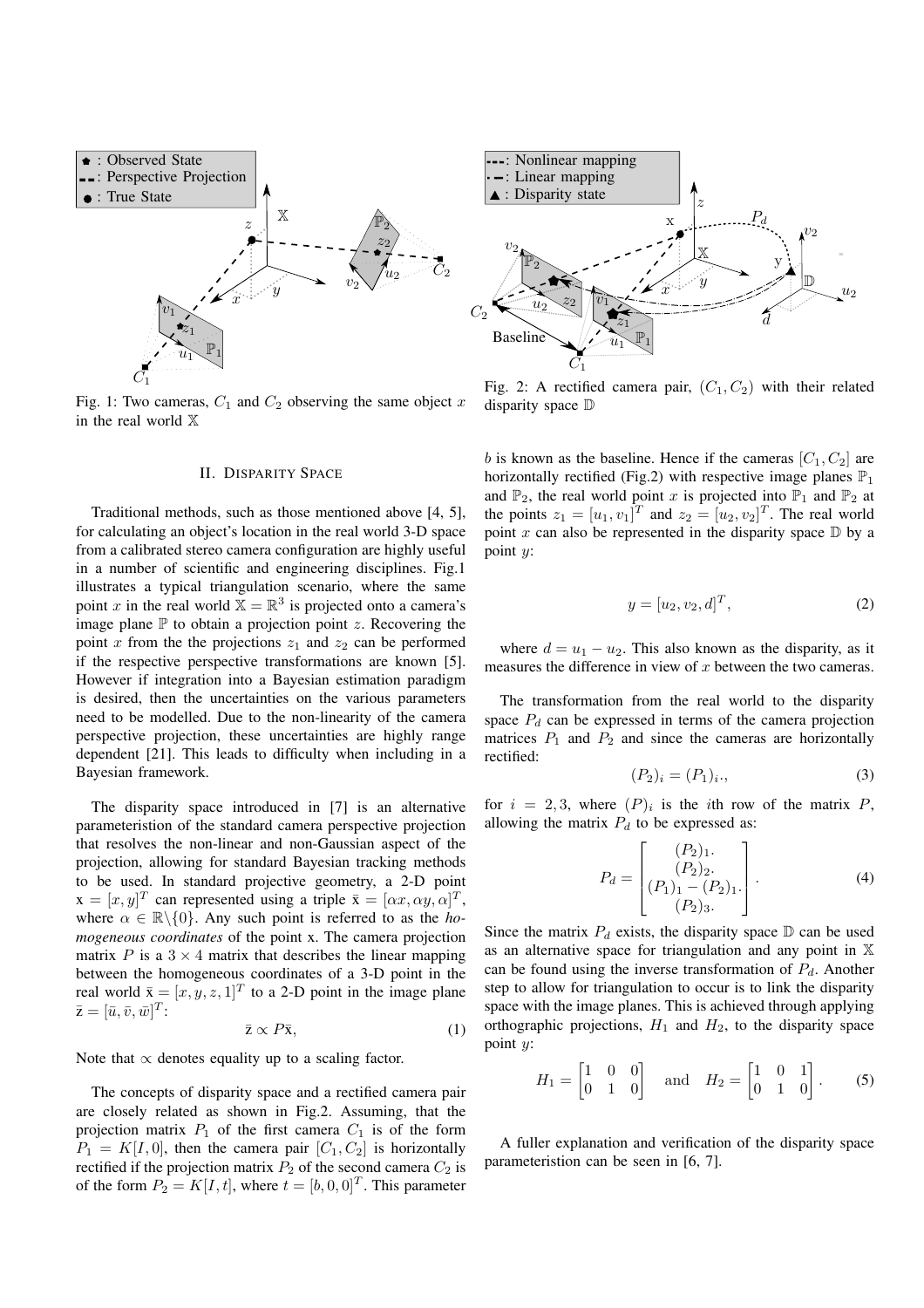#### III. CAMERA CALIBRATION FROM MOVING OBJECTS

In order to calibrate the camera pair, the following assumptions must be stated:

- The origin of the chosen coordinate system is aligned with the first camera  $C_1$
- The camera state vector  $\mathbb{S}_2$  of the second camera  $C_2$ contains its position and orientation in the disparity space  $\mathbb{D}$  with the form  $\mathbb{S}_2 = [u_1, v_1, d, \dot{u_1}, \dot{v_1}, \dot{d}]^T$ .

To model the camera state vector, a particle filter is used such that at time  $k$ , the camera state vector is represented by a set of N particles  $y_k^i$  where  $1 \leq i \leq N$ . Each of these particles represent a possible camera state and each of the particles comes with a corresponding weight  $w_k^i$  and and a set of multi-object estimation statistics  $\Theta_k^i$ . These statistics depend on the multi-object filter of choice: for the PHD filter,  $\Theta_k^i$  is simply the intensity  $\mu_k$  of the target population at time k or for the LCC it denotes the first  $c_k^{(1)}$  $k \choose k$  and second  $c_k^{(1)}$  $k^{(1)}$  order factorial cumulants, dependent on the parameter  $y_k^i$ . Similarly, the functions Prediction and Update are the respective prediction and update functions of the filter of choice, and the function MOL is the filter-specific multi-object likelihood of the respective filter.

*Input* Set of particles  $\{(y_k^i, w_k^i, \Theta_k^i)\}_{i=1}^N$ Set of measurements  $Z_{k+1}$ 

#### *Prediction*

for  $1 \leq i \leq N$  do Sample  $y_{k+1}^i \sim \mathcal{N}(\mathbf{y}_k^i, \Sigma_s)$  $\Theta_{k+1|k}^i \leftarrow \texttt{Prediction} \left( \Theta_k^i \right)$ end for

*Update*

for  $1 \leq i \leq N$  do  $\Theta_{k+1}^i \leftarrow \texttt{Update}\left(\Theta_{k+1|k}^i, Z_{k+1}\right)$  $w_{k+1}^i \leftarrow \texttt{MOL} \left( \Theta_{k+1|k}^i, Z_{k+1} \right)$ end for

*Resampling*

 $N_{\text{eff}} \leftarrow \frac{1}{\sum_{N \in \mathcal{N}} N_{\text{eff}}}$  $\sum_{i=1}^{N} (w_{k+1}^i)^2$ if  $N_{\text{eff}} \leq r \cdot N$  then  $\{y_{k+1}^i\}_{i=1}^N \leftarrow \texttt{Resampling}\left(\{(y_{k+1}^i, w_{k+1}^i)\}_{i=1}^N\right)$ for  $1 \leq i \leq N$  do  $w_{k+1}^i \leftarrow \frac{1}{N}$ end for end if

Algorithm 1: Algorithm for camera calibration.

The multi-object likelihood of the LCC [20] filter L of a

given sensor state  $y$  at time  $k$  is given by:

$$
L_k^y = -1^{|Z_k|} \left( 1 + \left( \frac{1}{\beta_{k|k-1}} \right) \right) (\lambda_{c,k} + \mu_k^d)^{(\alpha_{k|k-1} + |Z_k|)} \n\alpha_{k|k-1}^{(|Z|)} \prod_{z \in Z_k} \left[ \left( \frac{1}{\beta_{k|k-1}} \right) \mu_k^{z_j} \right]
$$
\n(6)

where  $\beta_{k|k-1} = (c_{k|k-1}^{(1)} + \lambda_{c,k})/(c_{k|k-1}^{(2)} + c_{c,k}^{(2)})$  and  $\alpha_{k|k-1}^{(|Z|)}$ where  $\frac{\beta_k}{k-1} = \frac{C_k}{k-1} + \frac{\gamma_{c,k}}{\gamma_{c,k-1}} + \frac{C_k}{k-1} + \frac{C_k}{k-1}$  is a Pochhammer function, also known as a rising factorial.

Throughout this article, the roulette method was used to perform the resampling, but other approaches can be used instead [22]. Furthermore, resampling is only performed if the effective sample size  $N_{\text{eff}}$  is below a limit  $N_{\text{eff}} \leq r \cdot N$ . Where r is a user-defined parameter  $0 \le r \le 1$ . In this article,  $r = 0.5$ was used.

#### IV. THE LINEAR-COMPLEXITY CUMULANT (LCC) MULTI-TARGET FILTER

A new linear-complexity multi-target filter was proposed in [19] that propagates the first and second order factorial cumulants, which shall be quickly summarized in pseudo-code here. Please refer to [19] for a full derivation. It should be noted that a Gaussian Mixture (GM) implementation of the filter is used here, where each individual possible target  $x$  is represented by a Gaussian. The the first order factorial moment  $c^{(1)}$  at a time step k is the sum of the weights of the  $N_k$ Gaussians,

$$
c^{(1)} = \sum_{i=1}^{N_k} w_k^{(i)} \mathcal{N}(x; m_k^{(i)}, P_k^{(i)})
$$
(7)

Each Gaussian  $\mathcal{N}(x; m_k^{(i)})$  $(k, P_k^{(i)})$  has a mean state vector  $m_k^{(i)}$  $\mathbf{r}^{(i)}_k$ covariance  $P_k^{(i)}$  $u_k^{(i)}$  and weight  $w_k^{(i)}$  $\binom{v}{k}$ .

The LCC filter propagates the first and second order factorial cumulants  $c^{(1)}$  and  $c^{(2)}$  of a target process, from which the mean  $\mu_k$  and variance  $\sigma_k^2$  on the number of targets at time  $k$  can be extracted as seen in Eq.IV.

$$
\mu_k = c^{(1)}
$$
 and  $\sigma_k^2 = c^{(2)} + c^{(1)}$  (8)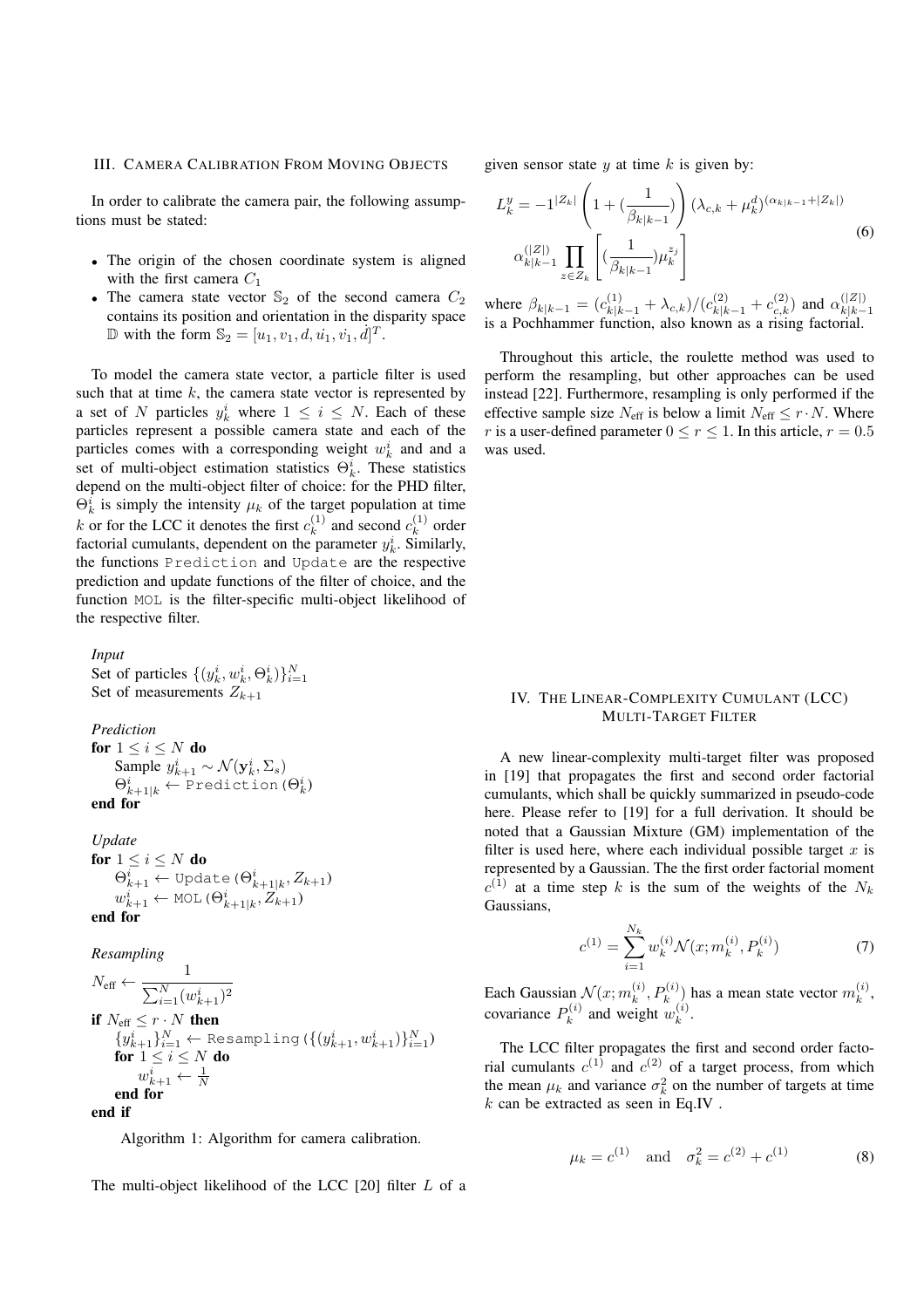#### *Input* Posterior target process:  $\{w_{k-1}^{(i)}\}$  $_{k-1}^{(i)},m_{k-1}^{(i)}$  $\binom{i}{k-1}, \binom{p(i)}{k-1} \sum_{i=1}^{N_{k-1}}, c_{k-1}^{(2)}$ Newborn process:  $\{w_{\mathbf{b},k}^{(i)}\}$  $\mathbf{h}_{\mathrm{b},k-1}^{(i)},m_{\mathrm{b},k}^{(i)}$  $\{b,k-1}^{(i)},P_{\mathrm{b},k-1}^{(i)}\}_{i=1}^{N_{\mathrm{b},k-1}},c_{\mathrm{b},k}^{(2)}$ Transition Matrix:  $F_{k-1}$ , Transition Noise:  $Q_{k-1}$ <br>Transition Matrix:  $F_{k-1}$ , Transition Noise:  $Q_{k-1}$ Probability of Target Survival:  $p_{s,k}$ *Survival process*  $c_{k-1}^{(1)} = \sum_{i=1}^{N_{k-1}} w_{k-i}^{(i)}$  $\mathbf{f} \mathbf{or}$   $1 \leq i \leq N_{k-1}$  do  $w_{k|k-1}^{(i)} = p_{\mathrm{s},k} w_{k-1}^{(i)}$  $k-1$  $m_{k|k-1}^{(i)} = F_{k-1} m_{k-1}^{(i)}$  $k-1$  $P_{k|k-1}^{(i)} = F_{k-1} P_{k-1}^{(i)} F_{k-1}^{T} + Q_{k-1}$ end for  $c_{\text{s},k}^{(2)} = p_{\text{s},k}^2 c_{k-}^{(2)}$  $k-1$ *Newborn process* for  $1 \leq j \leq N_{\mathrm{b},k-1}$  do  $w_{k|k-1}^{(n_{k-1}+j)} = w_{\text{b},k}^{(j)}$  $_{\text{b},k-1}$  $m_{k|k-1}^{(n_{k-1}+j)} = m_{\mathrm{b},k}^{(j)}$  $_{\text{b},k-1}$  $P_{k|k-1}^{(n_{k-1}+j)} = P_{\text{b},k}^{(j)}$  $\frac{d}{k|k-1}$  =  $\frac{d}{k-1}$ <br>end for  $N_{k|k-1} = N_{k-1} + N_{b,k-1}$  $c_{k|k-1}^{(2)} = c_{\text{b},k}^{(2)} + c_{\text{s},k}^{(2)}$

*Output*

Predicted process:  $\{w_{k|k}^{(i)}\}$  $\binom{i}{k|k-1},m^{(i)}_{k|k}$  $\{S_{k|k-1}^{(i)}, P_{k|k-1}^{(i)}\}_{i=1}^{N_{k|k-1}}, c_{k|k}^{(2)}$  $|k|k-1$ 

Algorithm 2: Time prediction (time  $k$ ).

 $^{\mathrm{s},k}$ 

*Input* Predicted process:  $\{w_{k|l}^{(i)}\}$  $_{\left. k \right| k-1}^{\left( i \right)},m_{k\left| k \right.}^{\left( i \right)}$  $\{k|k-1, P_{k|k-1}^{(i)}\}_{i=1}^{N_{k|k-1}}, c_{k|k}^{(2)}$  $k|k-1$ Current measurements:  $Z_k = \{z_j\}_{j=1}^{M_k}$ Clutter process:  $\lambda_{c,k}, c_{c,k}^{(2)}$  $_{c,k}$ Target Observation Matrix:  $H_k$ , Observation Noise:  $R_k$ Probability of Target Detection:  $p_{d,k}$ *Panjer parameters*  $c_{k|k-1}^{(1)} = \sum_{i=1}^{N_{k|k-1}} w_{k|k}^{(i)}$  $k|k-1$  $\alpha_{k|k-1} = (c_{k|k-1}^{(1)} + \lambda_{c,k})^2/(c_{k|k-1}^{(2)} + c_{c,k}^{(2)})$ *Missed detection and measurement terms* for  $1 \leq i \leq N_{k|k-1}$  do  $w_{\phi,k}^{(i)} = (1-p_{\text{d},k})w_{k|k}^{(i)}$  $k|k-1$  $m_{\phi,k}^{(i)}=m_{k|l}^{(i)}$  $k|k-1$  $P_{\phi,k}^{(i)} = P_{k|k}^{(i)}$  $\int_{-\infty}^{\infty} \frac{1}{k} \phi_k k^{-1} k|k-1|$  end for  $\mu_k^\phi = (1-p_{\mathrm{d},k})c_{k|k}^{(1)}$  $k|k-1$  $\mu_k^d=p_{\text{d},k}c_{k|k}^{(1)}$  $\mu_k - \mu_{\text{d},k}$ c $_{k|k-1}$ <br>for  $1 \leq j \leq M_k$  do for  $1 \leq i \leq N_{k|k-1}$  do  $y_k^{(i,j)}=z_j-H_k m_{k|k}^{(i)}$  $k|k-1$  $S_k^{(i)} = H_k P_{k|k-1}^{(i)} H_k^T + R_k$  $K_k^{(i)} = P_{k|k-1}^{(i)} H_k^T [S_k^{(i)}]$  $\binom{k}{k}$  $-1$  $w_{\mathrm{d},k}^{(i,j)} = p_{\mathrm{d},k} w_{\mathrm{d},k|k-1}^{(i,j)} \mathcal{N}(z;y_k^{(i,j)})$  $(k^{(i,j)}_k,S^{(i)}_k)/(\mu^z_k+\lambda_{\mathrm{c},k})$  $m_{\mathrm{d},k}^{(i,j)} = m_{k|k-1}^{(i)} + K_k^{(i)}$  $_k^{(i)}y_k^{(i,j)}$ k  $P_{\text{d},k}^{(i,j)} = (I - K_k^{(i)} H_k) P_{k|k}^{(i)}$  $k|k-1$ end for  $\mu_k^{z_j} = \sum_{i=1}^{N_{k|k-1}} w_{\mathrm{d},k}^{(i,j)}$  $^{\mathrm{d},k}$ end for *Corrective terms*  $\ell_1(\phi) := (\alpha_{k|k-1} + |Z|)/(\alpha_{k|k-1} + \mu_k^d + \lambda_{c,k})$  $\ell_2(\phi) := (\alpha_{k|k-1} + |Z|)/(\alpha_{k|k-1} + \mu_k^d + \lambda_{c,k})^2$ 

Algorithm 3: Data update, first part: Compute single target single measurement updates and corrective terms  $\ell_1$ ,  $\ell_2$ 

 $k-1$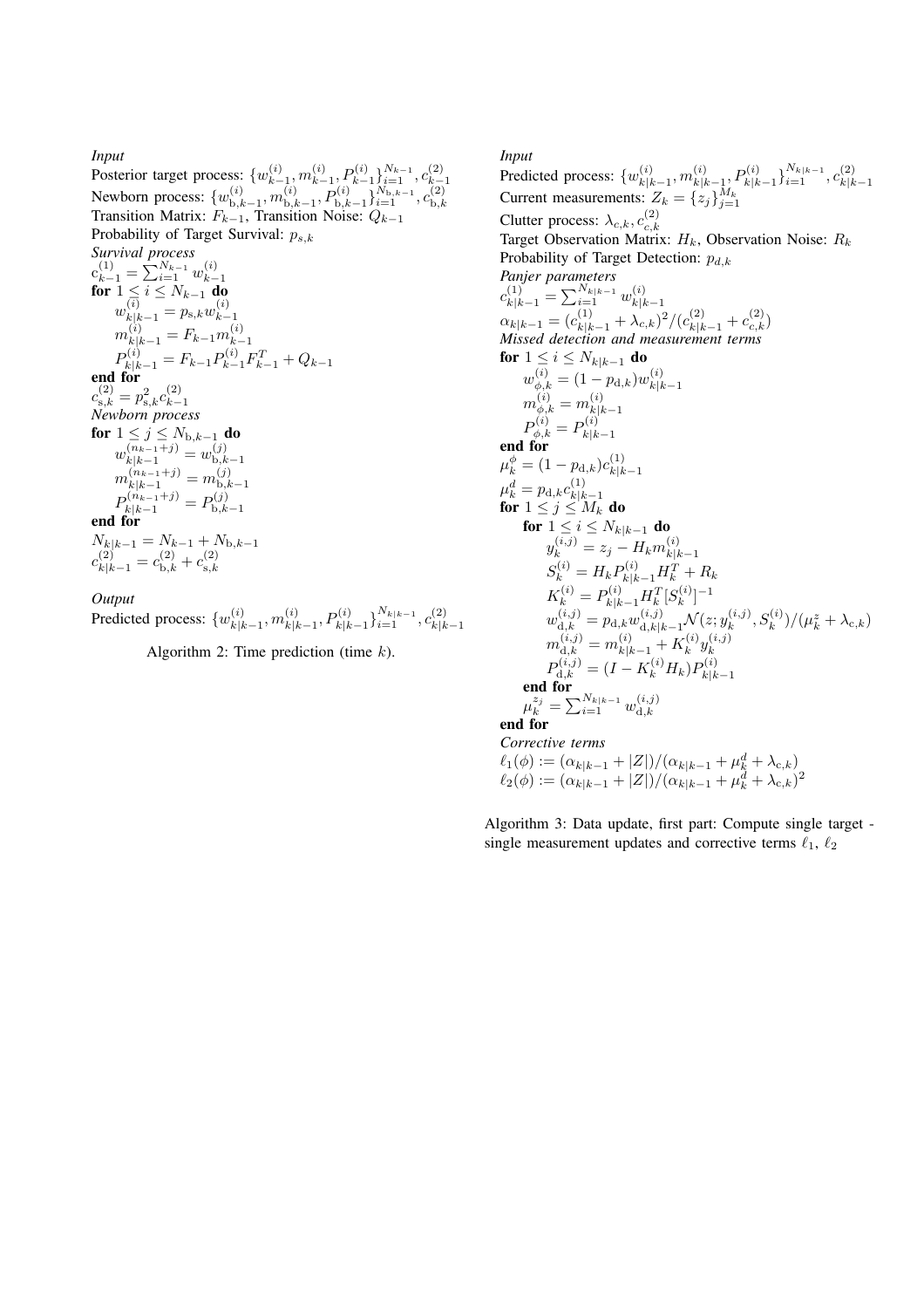*Missical detection terms*  
\n**for** 
$$
1 \le i \le N_{k|k-1}
$$
 **do**  
\n $w_k^{(i)} = \ell_1(\phi) w_{\phi,k}^{(i)}$   
\n $m_k^{(i)} = m_{\phi,k}^{(i)}$   
\n $P_k^{(i)} = P_{\phi,k}^{(i)}$   
\n**Association terms**  
\n**for**  $1 \le j \le M_k$  **do**  
\n $w_k^{(i \cdot n_{k|k-1}+j)} = w_{\mathrm{d},k}^{(i,j)}$   
\n $m_k^{(i \cdot n_{k|k-1}+j)} = m_{\mathrm{d},k}^{(i,j)}$   
\n $P_k^{(i \cdot n_{k|k-1}+j)} = P_{\mathrm{d},k}^{(i,j)}$   
\n**end for**  
\n**end for**  
\n $N_k = N_{k|k-1} + N_{k|k-1}M_k$   
\n $c_k^{(1)} = \sum_{i=1}^{N_k} w_k^{(i)}$ 

*Missed detection terms*

$$
c_k^{\left(2\right)} = \left(\mu_k^{\phi}\right)^2 l_2(\phi) - \sum_{z \in Z_k} \left(\frac{\mu_k^z}{\mu_k^z + \lambda_{c,k}(z)}\right)^2
$$

*Output*

Posterior target process:  $\{w_k^{(i)}\}$  $_k^{(i)}, m_k^{(i)}$  $\binom{(i)}{k}, P_k^{(i)}\}_{i=1}^{N_k}, c_k^{(2)}$ k

Algorithm 3: Data update, second part: Update component weights.

#### V. NUMERICAL EXPERIMENTS

Two scenarios are presented here to compare the performance of each filter, under simulations that vary parameters such as the the clutter rate and probability of detection. These scenarios intend to show differences of performance of the Probability Hypothesis Density (PHD) and Linear-Complexity Cumulant (LCC) implementations for different settings.

Targets are generated within a three-dimensional scenario within the 3-D "real world" region  $[-25, 25] \times [-25, 25] \times$ [40, 150] (m  $\times$  m  $\times$  m), measured from the centre of the reference camera. Each target is described by its state vector  $x = [x, y, z, \dot{x}, \dot{y}, \dot{z}]^{\mathrm{T}}$ , where  $[x, y, z]$  specifies a position in 3-D Cartesian coordinates and  $[\dot{x}, \dot{y}, \dot{z}]$  are the respective velocities. Each target is a "dynamic" target moving with nearly constant velocity model. The probability of survival is set as  $p_s = 0.99$  for the targets.

The stereo camera configuration, which follows closely from the experiments performed in [6], is as follows: The cameras are located at 0m on both the y and z axes, at  $-20$ cm and 20cm along the  $x$  axis. The two cameras are respectively rotated  $\pi/12$  and  $-\pi/12$  radians around the y axis. In each Monte Carlo (MC) run, the second camera's position and orientation is modified with the following respective standard deviations: 0.2m, 0.5cm and 0.2cm on  $x$ ,  $y$  and  $z$  as well as  $\pi/180$  rad,  $\pi/90$  rad and  $\pi/180$  rad for the rotations about  $x, y$  and  $z$ . A camera obtains measurements in the disparity space  $\mathbb D$  from the real world trajectories through the method mentioned above in Sec.II Target measurements are generated, or detected, with a probability  $p_d$ . False alarms are added to

these measurements, according to a Poisson distribution with rate  $\lambda_c$  and are placed randomly across the surveillance region and transformed accordingly. Each scenario is simulated for  $T = 80$  s time steps.

*Case 1:*  $N_t = 7$  targets are initially generated in the scene and are detected with  $p_d = 0.95$ . The clutter rate is  $\lambda_c = 1$ . This is intended to demonstrate an close to an ideal scenario.

*Case 2:* A total of  $N_t = 7$  targets are generated in the scene and are detected with  $p_d = 0.80$ . The clutter rate is  $\lambda_c = 15$ .

For both filters: the pruning threshold is  $\tau_{\text{prn}} = 10^{-5}$ , merging distance is  $\tau_{\rm mrg} = 7$ . Measurements are gated with gatesize probability of  $p_{\text{gate}} = 0.999$ . Both filters are implemented using a GM approach. Since the parent process is implemented using a Sequential Monte Carlo (SMC) particle filter approach, a preset number of particles shall be used – 100 MC particles.

For each case, 50 MC runs are performed, each with independently generated clutter and (target-originated) measurements for each case. For both filters, performance is evaluated in terms of:

- Root Mean Square Error (RMSE) of the estimated camera state obtained from the Maximum A Posteriori (MAP) estimate of the parent process in both position and orientation.
- Estimated target cardinality obtained from the multiobject filter
- Execution time (per time step).

All results are averaged over these 50 MC runs.

#### *A. Results*

*Case 1 :* As seen in Figs. 34, both filters are able to accurately estimate the sensor state (under 1.5cm). However LCC implementation is performs better (Fig.4), the longer the experiment runs. As expected, both filters run at approximately the same speed, as the LCC filter only has to propagate an additional number, the second order cumulant  $c^{(2)}$ . The difference in the inital RMSE estimates could be due to a number of factors. One such factor is that the particles are selected using a MAP approach with no averaging over the particles. Since the values for the likelihoods of the multiobject filters will be different, a different particle may be selected. This requires further work to analyse to exact reason.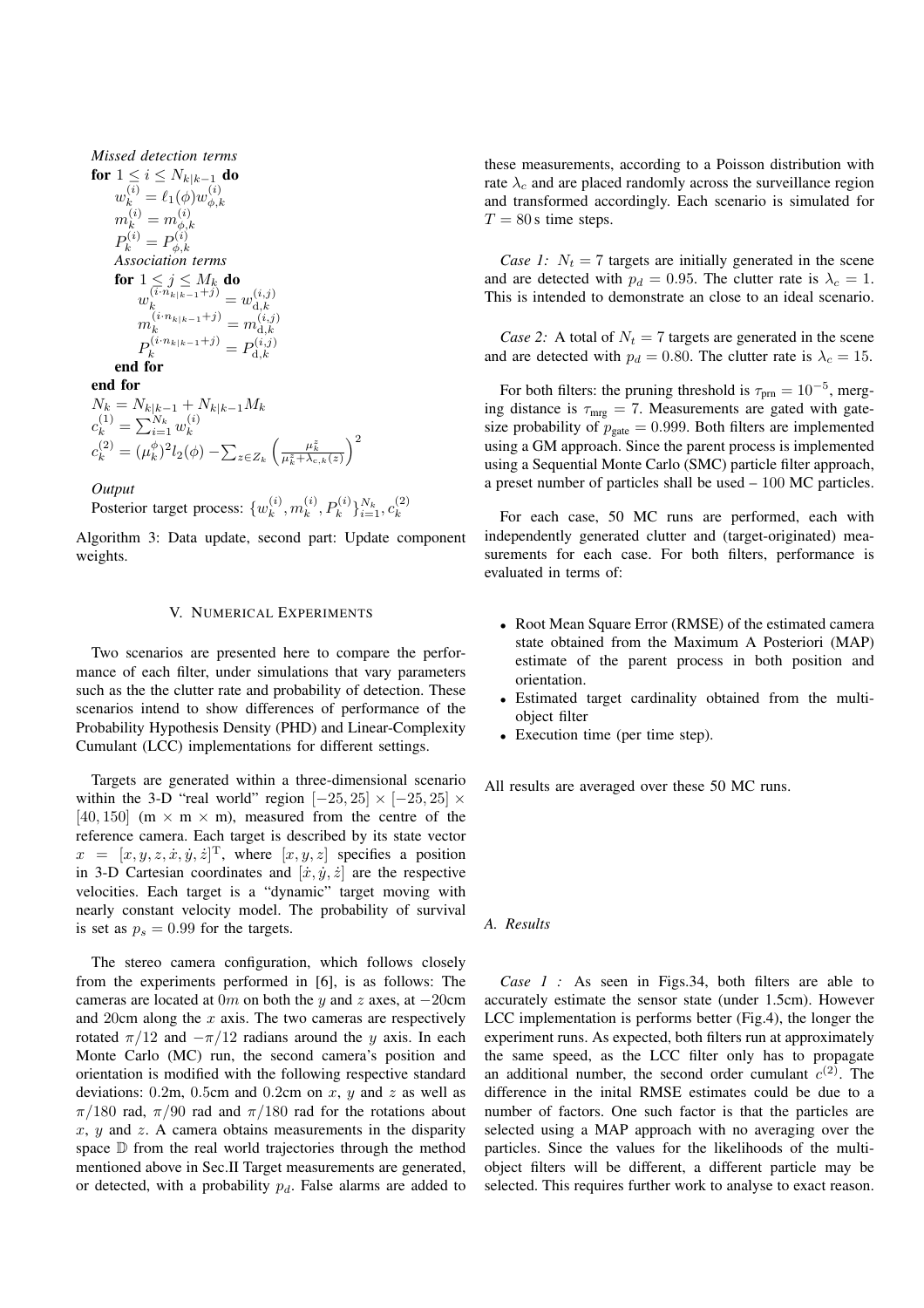



Fig. 4: RMSE of camera orientation estimates for case 1



Fig. 6: Execution time per time step for case 1

*Case 2 :* Similar statements to those made in case 1 can be made for this scenario. Although with the clutter rate increased, there is a noticeable difference in performance of the two filters, as seen in Figs.7–8, the LCC filter is able to maintain a more accurate estimates of the sensor state. Again both filters show similar performance in estimating the target cardinality and show almost identical execution time.



Fig. 7: RMSE of camera position estimates for case 2



Fig. 8: RMSE of camera orientation estimates for case 2





Fig. 10: Execution time per time step for case 2